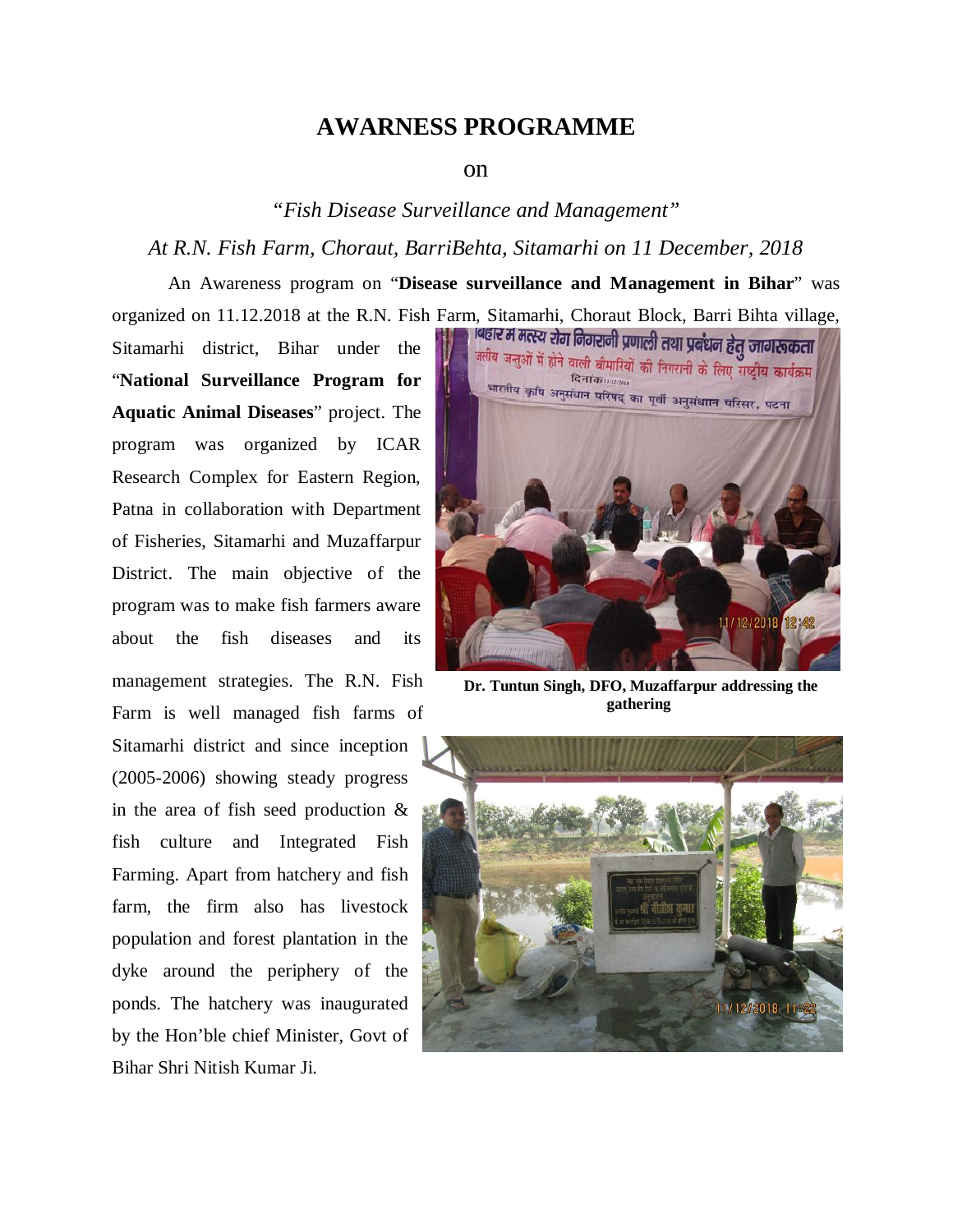At the beginning of the program, a visit to the farm and the hatchery was made and

understand the management strategies of the firm. In the program Dr. Tarkeshwar Kumar Scientist, ICAR-RCER, Patna welcome all the participants and brief introduction about the NSPAAD Project was given. Dr. Kamal Sarma Principal scientist, ICAR-RCER apprized the farmers and participants about the objective of NSPAAD program and importance of disease surveillance, fish farm management and

precautions to be taken in fish culture practices. Dr Tun Tun Singh describes different types of Fish Diseases, the reasons of disease occurrence in fish ponds and prophylactic techniques. Different types of medicines and chemicals applied in fish culture practice were also explained to the farmer during the program. During the farmer-scientist interaction session discussion about the



**Dr. Kamal Sarma, Principal Scientist, ICAR-RCER, Patna, addressing the gathering.**



identification of healthy fish seed for stocking, transportation mortality and precautions, use of animal manure in fish culture and an economic analysis of fish farms were discussed. In the program 41 farmers and entrepreneurs were present, mostly from Barri Behta, Choraut block of Sitamarhi district and a few from the Muzaffarpur district.

In the awareness program Dr. Tun Tun Singh, District Fisheries Officers (DFO) of Muzaffarpur; Dr. Rana, Veterinarian; Mr. Mahendra Sahni, Fish Entrepreneur; and proprietor of the fish farm, Mr. Ram Sakha Choudhary were present and from ICAR-RCER, Patna, Dr. Kamal Sarma, Dr. Tarkeshwar Kumar, Mr. Amrendra Kumar were present.